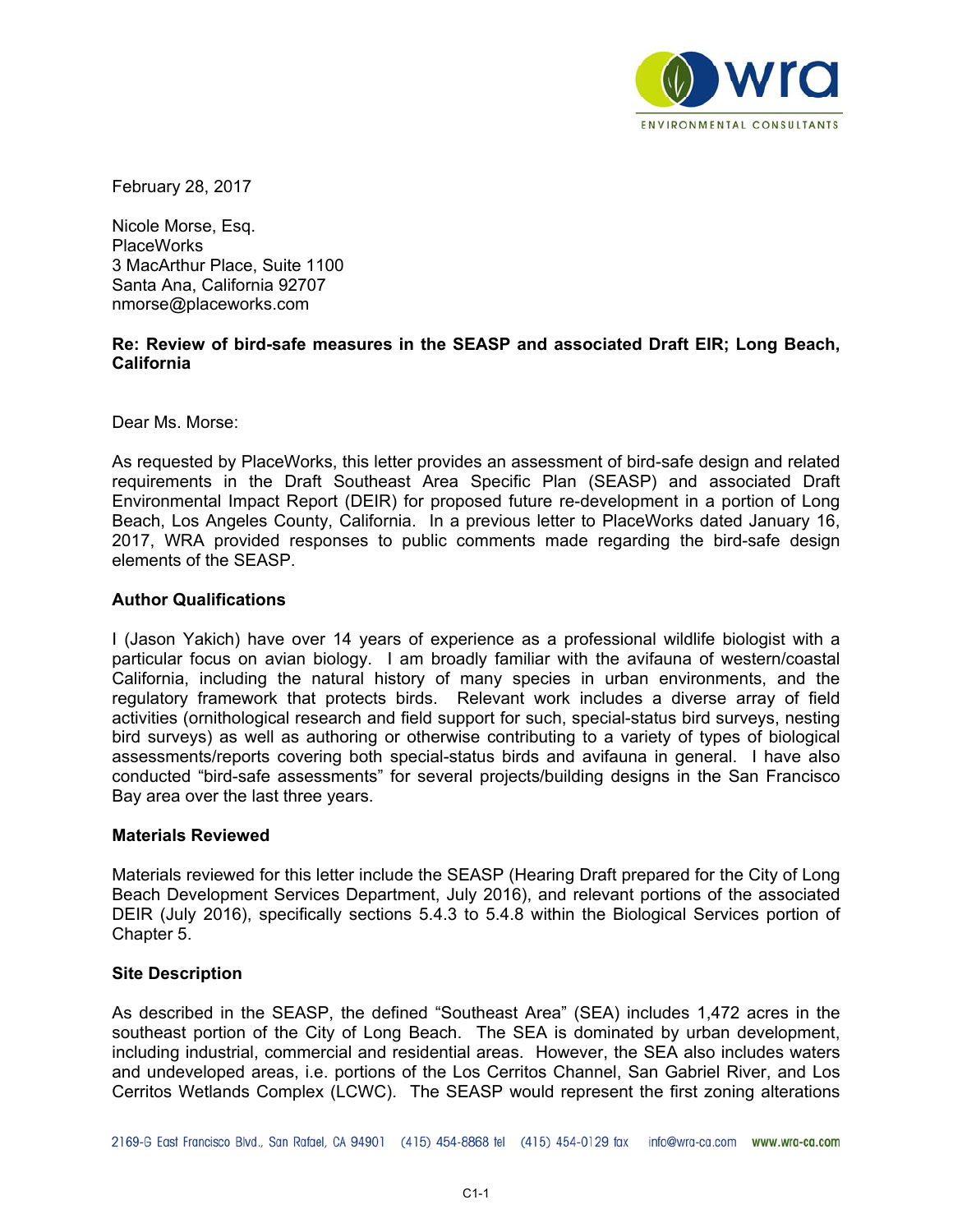within the SEA) since the Planned Development District 1 was established in 1977, allowing for an increased density of commercial development in two discrete portions of the SEA. Notably, the portions of the SEA within which increased commercial development is proposed are already almost entirely developed.

# **Analysis of SEASP Project Design Features and DEIR Measures**

My review of the SEASP specifically focused on the bird-safe elements of future development designs within the SEA. These elements are primarily located in Chapter 7, and summarized as follows:

- Restrictions on the use of large unaltered glass wall segments in building design.
- Lighting standards that require or encourage bird-friendly lighting design and use practices such as shielded exterior lighting, minimal interior lighting at night, a "Light's Out for Bird Program".
- Landscape requirements that prevent reflections of vegetation onto glass facades or place opaque glass next to vegetation.
- Specific building requirements for future development within 100 feet of delineated wetlands.

Along with the aforementioned SEASP, I reviewed DEIR Mitigation Measures BIO-1 through BIO-8. In summary, these measures require the following:

- Biological resources reporting and agency consultation, permitting, and mitigation for all future development, as needed (BIO-1, BIO-2).
- Preparation of a construction management plan and contractor training program for development within or adjacent to any areas where biological resources are identified (BIO-3).
- Noise reduction measures to reduce noise impacts to wildlife during construction, including listed species and nesting birds (BIO-4).
- Nighttime lighting must be no greater than 0.10 foot-candles when adjacent to jurisdictional waters and/or special-status species habitat, e.g. the LCWC (BIO-5).
- Educational materials addressing responsibilities related to the urban/open space interface, including signage to be placed at all pedestrian access points (BIO-6) and distribution of a relevant brochure for tenants and residents (BIO-7).
- Nesting bird surveys to be conducted if construction is proposed between January 15 and September 1, as well as the protection of all active nests within or adjacent to the construction areas via setback zones (BIO-8).

In summary, I find the bird-safe design measures in the SEASP and the draft Mitigation Measures to be appropriate and adequate overall in terms of affording protection to the adjacent LCWC and related biological resources (including birds), as future re-development of the SEA proceeds. These measures are especially important given that wetland/habitat restoration and enhancement goals exist for the LCWC, and natural/semi-natural undeveloped areas are scarce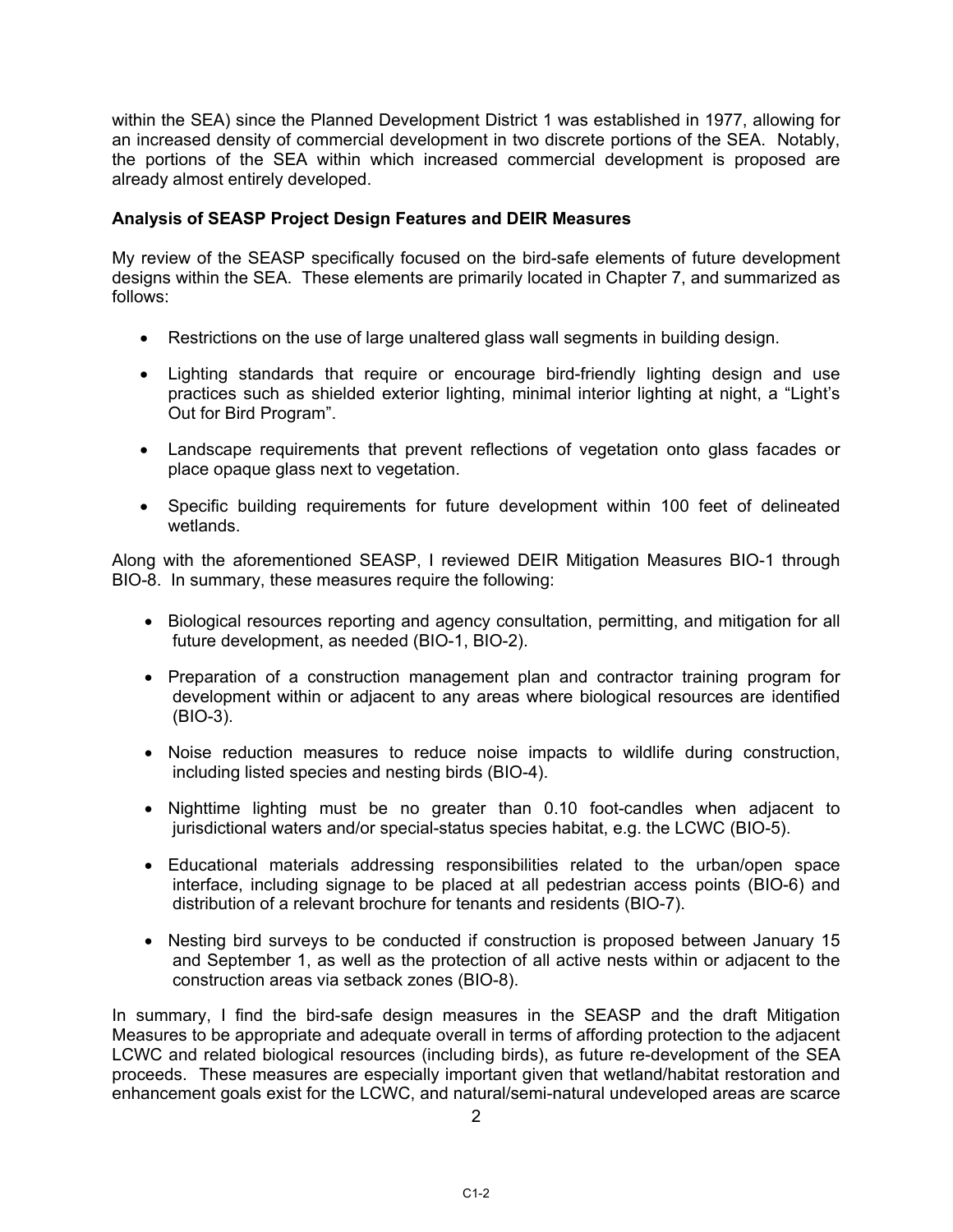in Long Beach. The bird-safe requirements in the SEASP and DEIR recognize and are appropriately tailored to this context.

More specifically, the bird-safe elements in the SEASP are adequate because they include restrictions for exterior facades and artificial night lighting, generally the two primary design elements that influence the likelihood of bird collisions with buildings (SEASP p. 166, Sheppard 2011 and references therein [hereafter Sheppard 2011]). Regarding facades, generally speaking, the most hazardous areas of buildings for birds are the lower stories, specifically ground level up to 60 feet in height or approximately the lower 4.5 (average-height) building stories (San Francisco Planning Department [SFPD] 2011 and references therein [hereafter SFPD 2011]). Most bird migration (both diurnal and nocturnal) occurs at altitudes of 500 feet or greater (approximately 38 average-height building stories), and thus the risk of collisions is usually greatest when the birds descend to rest/forage or during inclement weather (Sheppard 2011, SFPD 2011). As such, the birds most susceptible to potential collisions in the SEA are 1) locally resident species present throughout the year, and 2) migratory species that are using the SEA as stopover and/or wintering habitat, and may transit to/from and between habitat patches such as the LCWC. The SEASP requires that building facades incorporate bird-safe treatments above the ground floor such that less than no more than 10% of the total area is untreated glazing (SEASP page 166). Most bird-safe guidance documents (e.g., SFPD 2011) recommend that such treatments occur up to a minimum of 60 feet in height, so the SEASP requirements not only fulfill this recommendation but actually go further (higher), i.e., to the maximum height of the proposed buildings.

Regarding lighting, among other requirements, the SEASP stipulates that all building lighting be designed to minimize spillage, and that interior lighting be minimized through the use of automated on/off systems (SEASP p. 166). The SEASP also encourages building owners to follow bird-safe best practices and a "Light's Out for Birds" regimen (SEASP page 167). Such requirements conform to general bird-safe design guidelines (e.g., SFPD 2011, Sheppard 2011). Birds present locally are presumably at least somewhat adapted to the artificial light emanating from the current developments and surrounding areas, which are highly urban/suburban and have been developed for decades. As is known, existing developments within the relevant portions of the SEA have not implemented bird-safe design elements and are not currently required to. It is recognized that additional development within these areas has the potential to increase the extent of lighting in the area on a localized scale, and the relevant requirements in the SEASP (related to lighting types, direction of illumination, etc.) are in accordance with general bird-safe recommendations.

In the DEIR, Mitigation Measures BIO-5 through BIO-7 sufficiently reinforce the bird-safe design elements in the SEASP for future development of the planning area. Moreover, the other DEIR Mitigation Measures, including reporting and agency consultation, construction management plans, noise reduction, and pre-construction nesting bird surveys (and the avoidance of active nests), augment the SEASP requirements such that impacts to birds and other wildlife are avoided and minimized to the extent feasible during future construction activities. These measures conform to standard CEQA/EIR practices regarding protecting biological resources in urban areas.

## **Recommendations**

To further promote best practices as relates to reducing the potential for bird collisions, I suggest consideration of the following additions/revisions to the SEASP and/or DEIR: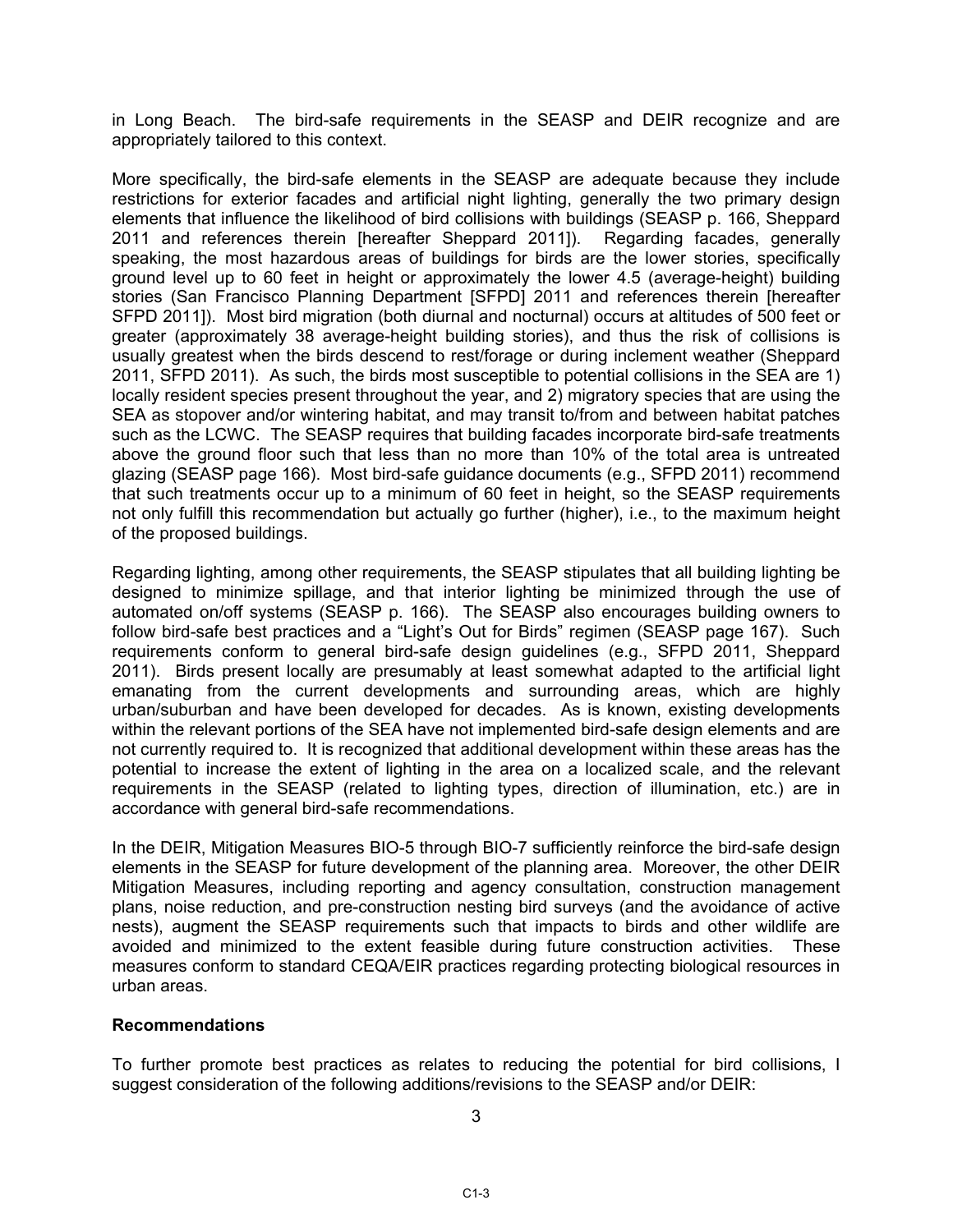- 1. The SEASP requires that bird-safe design treatments be installed above the ground floor of new buildings, such that no more than 10% of the total surface area is untreated glazing. To further reduce the likelihood of bird collisions, I suggest that bird-safe treatments be required or strongly encouraged for the portions of ground floors that face the LCWC (this would not be relevant to the portions that do not directly face the LCWC, and are presumably less likely to impact wildlife there). Examples of such treatments are provided in the draft SEASP (p. 166) and outlined in more detail by SFPD (2011; pp. 18-21). An alternative to façade treatments would be to simply recess ground floors "behind" the floors above, which would generate shadowing on the exterior of the ground floor under average lighting conditions, and overall reduce the reflectivity of areas with untreated glazing.
- 2. The draft SEASP encourages building owners to participate in a "Light's Out for Birds" program during the peak migratory periods (Feb. 15 –May 31 and Aug. 15 – Nov. 30). To further encourage participation, the program could be promoted through mandatory educational outreach efforts such as written materials (brochures) and/or workshops/presentations; the written component could be incorporated in materials prepared and disseminated under Mitigation Measure BIO-7.

## **Conclusion**

Following a review of the SEASP and DEIR, I conclude that the bird-safe elements within the SEASP and Mitigation Measures within the DEIR are generally adequate for purposes of protecting biological resources in the context of proposed urban re-development within the SEA. Additionally, in order to further promote best practices relating to bird-safety, I recommend consideration of requiring bird-safe treatments for the ground floors of developments that face the LCWC, and further promotion of the "Light's Out for Birds" program as described in the SEASP.

Please feel free to contact me if you have any questions or require additional information.

Sincerely,

Jason Yakich Associate Wildlife Biologist yakich@wra-ca.com

**Ec:** Wendy Nowak, PlaceWorks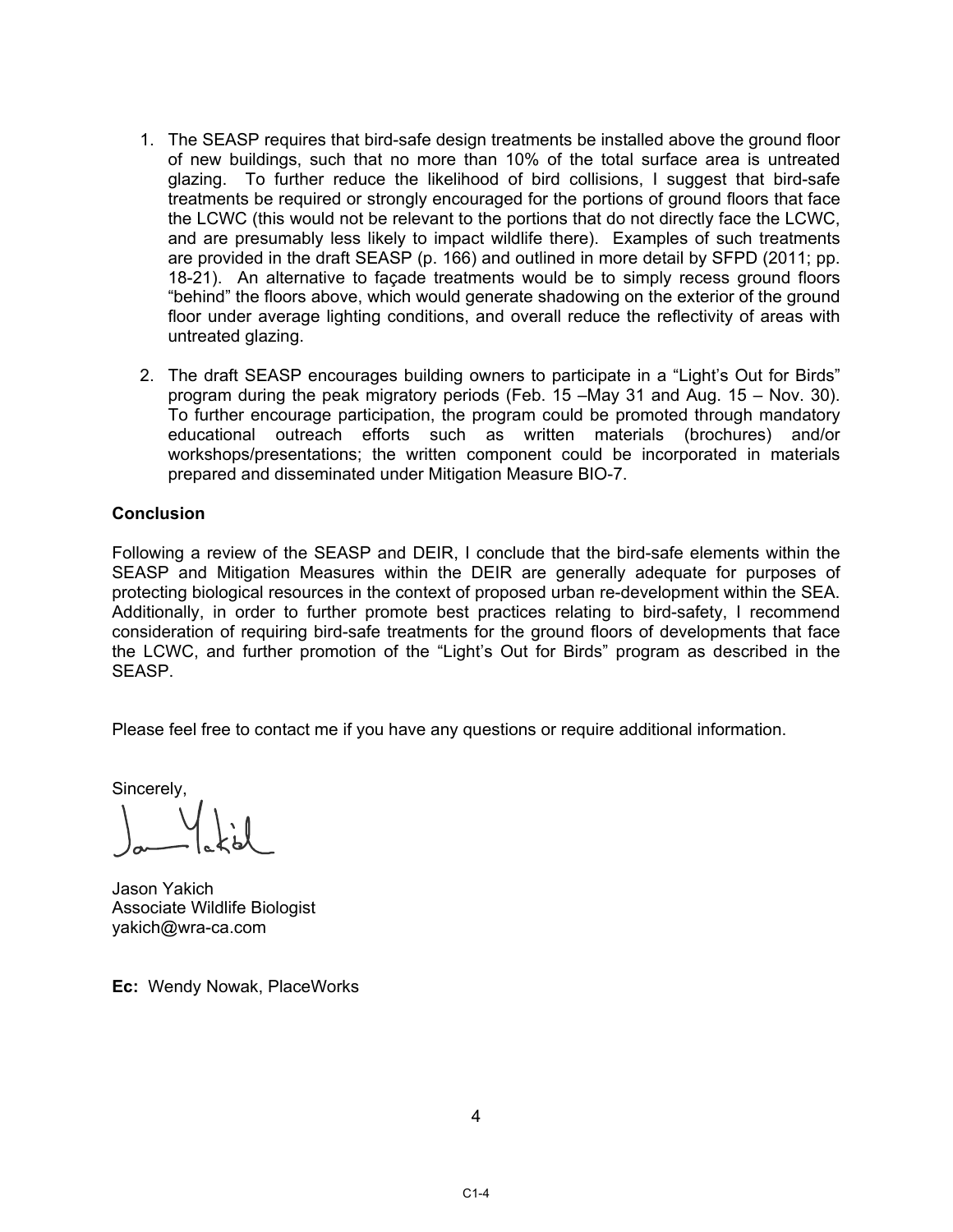## **References**

- [SFPD] San Francisco Planning Department. 2011. Standards for Bird-Safe Buildings. July. 41 pp.
- Sheppard, C. 2011. Bird-Friendly Building Design. American Bird Conservancy, The Plains, VA,  $60$  pp.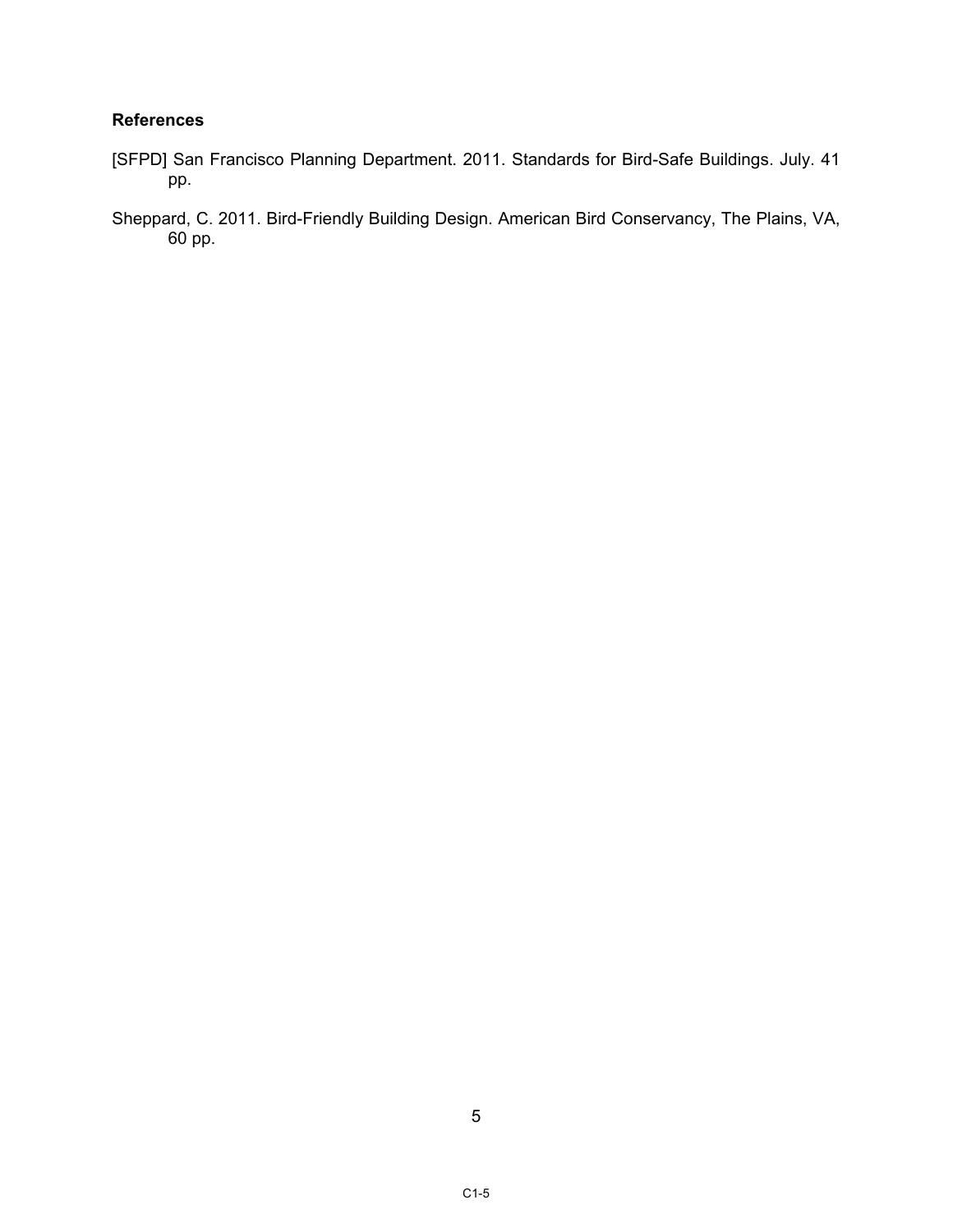



**JASON YAKICH, MS**  Associate Wildlife Biologist **yakich@wra-ca.com o: 415.454.8868 x1240 c: 415.202.3166** 

*Years of Experience:* 15

#### *Education*

MS, Biology (Marine Biology), San Francisco State University

BA, Biology, University of California, Santa Cruz

#### *Professional Affiliations/ Certifications*

Federal Recovery Permit for California Ridgway's (clapper) rail (active surveys), California tiger salamander (larval surveys), and vernal pool branchiopods

California Department of Fish and Game Scientific Collecting Permit, with MOU for California black rail (active surveys)

Western Field Ornithologists

Western Chapter of the Wildlife Society

#### *Specialized Training*

Airport Wildlife Hazard Management Workshop, Embry-Riddle Aeronautical University (2011)

Fairy Shrimp of California Identification Course (2010)

California Tiger Salamander Workshop, Alameda County Resource Conservation District (2008)

PADI Open Water Certified SCUBA Diver (1995)

Jason Yakich received an MS in Biology from San Francisco State University, and a BA in Biology from UC Santa Cruz. He has over 15 years of experience as a wildlife biologist with a particular focus in avian biology, including direct field experience with most special-status birds in northern California and a working knowledge of the regulatory framework that protects these species.

At WRA, Jason is responsible for managing and participating in and diverse field activities including site assessments, surveys and habitat assessments for special-status species, nesting bird surveys, and biological monitoring. He prepares and oversees a variety of work products and technical reports, and assures permit compliance for a wide array of public and private projects that range from construction of singlefamily residences to broad-scale development and mitigation projects. Jason has permit authorizations from the U.S. Fish and Wildlife Service and/or California Department of Fish and Wildlife to conduct active (callplayback) surveys for California Ridgway's (formerly clapper) rail (CRR) and California black rail (CBR), larval surveys for California tiger salamander, and surveys for listed vernal pool branchiopods (fairy shrimps, tadpole shrimp).

#### *Representative Projects*

### *Sherman Island Whale's Mouth Wetland Restoration Project, Sacramento County, California*

As part of continued collaboration with Ducks Unlimited, Inc. and the California Department of Water Resources (DWR), WRA provided biological services during the construction phase of a large-scale habitat restoration project on Sherman Island, located in the western Delta near the confluence of the Sacramento and San Joaquin Rivers. The project will ultimately restore approximately 600 acres of palustrine wetlands on lands owned by DWR which were previously managed as flood-irrigated pastures. During 2015 Jason managed a nesting bird survey effort across the restoration site prior to and during ground disturbance, which involved close coordination with Ducks Unlimited and the construction contractors. A variety of bird nests were found throughout the work area, and protected from disturbance during construction. Jason also handed reporting duties related to these surveys.

### *Redwood City Saltworks Biological Baseline Study, Redwood City, California*

Jason has participated in a broad, ongoing avian survey effort at a salt production facility in South San Francisco Bay from 2009 to 2013. The purpose of the survey effort is to document existing conditions in wildlife utilization. The survey effort has included: 1) waterbird surveys focused on species identification, enumeration, and activity; 2) breeding bird surveys in tidal marsh habitats using point-count methodology; 3) a habitat assessment for western snowy plover; 4) a habitat assessment for California clapper rail; and, 5) general documentation of use of the site by other wildlife including special-status and non-special-status species. Jason is responsible for the waterbird and tidal marsh breeding bird survey designs, and has participated in all aspects of field work at the site to date as well as analysis of all survey data.